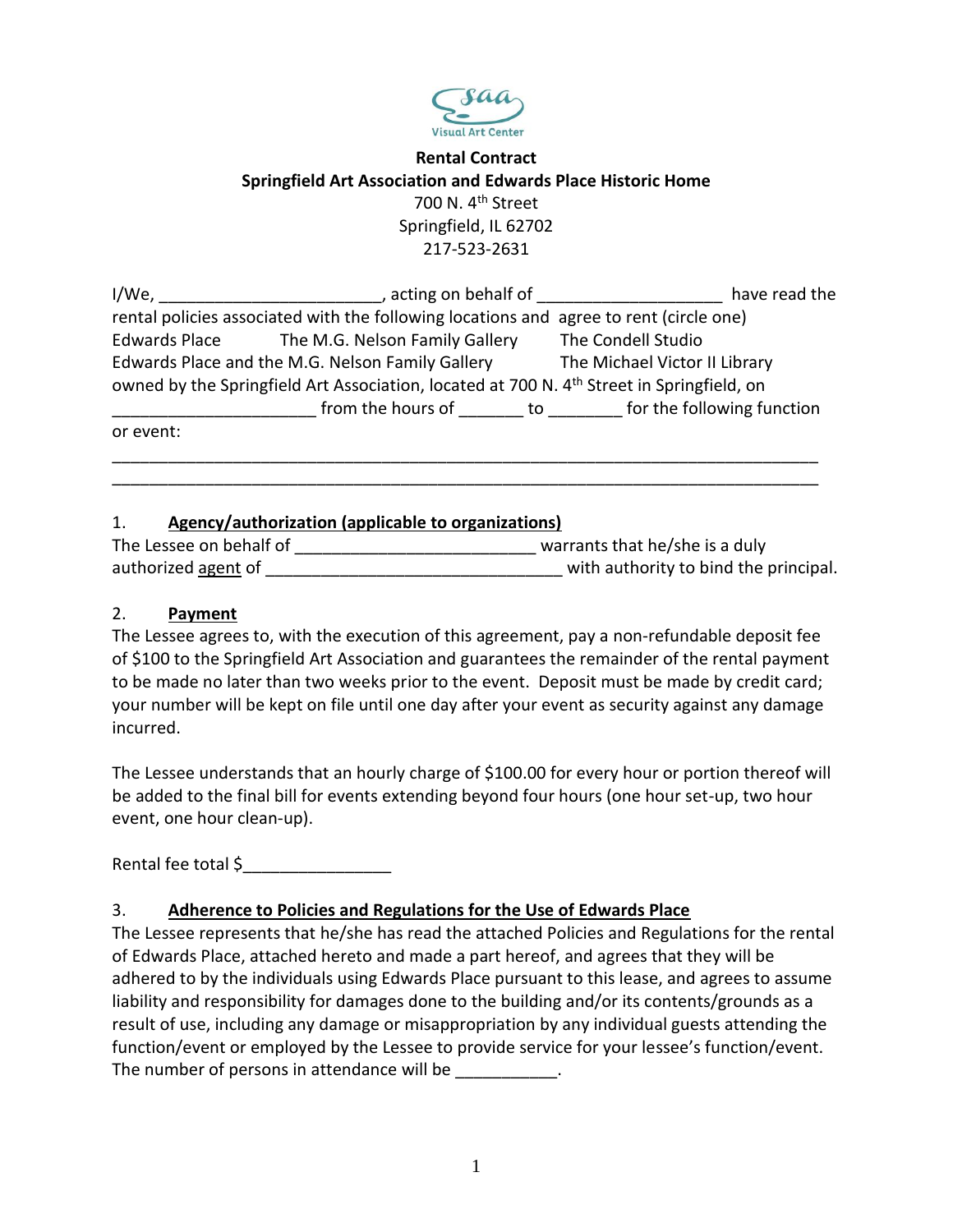## 4. **Prohibition of the Sale of Alcoholic Beverages**

The Lessee warrants that no alcoholic beverages will be sold on the leased premises during the term of this lease and in the event that a personal injury or Dram Shop suit is filed against the Springfield Art Association as a result of any distribution of alcoholic beverages on the leased premises during the term of this Lease by Lessee or the agents, employees or guests of Lessee, that Lessee will hold the Springfield Art Association harmless from any liability including reasonable attorney's fees incurred in defense of any such action and indemnify the Springfield Art Association in the event it is called upon to satisfy such liability.

## 5. **Warranty Regarding Insurance Coverage**

The Springfield Art Association must be listed as an additional insured for both general liability and dram shop. Special event general liability coverage for \$1 million coverage including host liquor, if serving alcohol, is required. A copy of the certificate of insurance must be presented to the Springfield Art Association no later than two weeks prior to the event with the remainder of the rental payment.

### 6. **Cancellation**

Cancellation of the event of function by the Lessee should be made no less than (30) thirty days prior to the date of the event.

#### 7. **Vendors**

The Lessee is responsible for providing all vendors with the Policies and Regulations for Rental. Vendors who have never worked with the Springfield Art Association may be contacted by a member of the Springfield Art Association Staff. If vendors have not been determined at the time of contract signing, Lessee will provide the Springfield Art Association with the names as they become available.